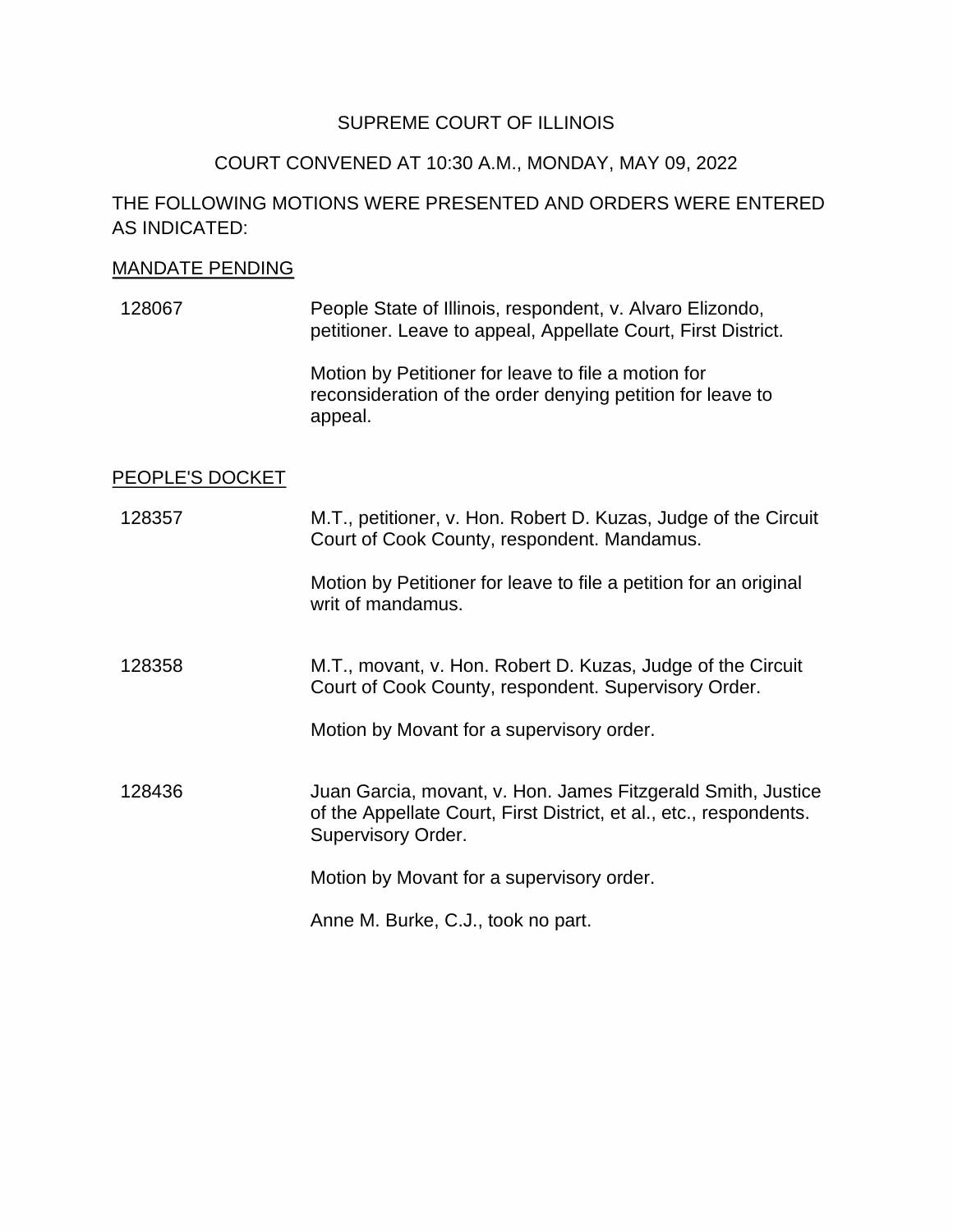# CIVIL DOCKET

| 127177 | Walworth Investments-LG, LLC, Appellee, v. Mu Sigma, Inc.,<br>et al., Appellants. Appeal, Appellate Court, First District.                                                                                                                                                                              |
|--------|---------------------------------------------------------------------------------------------------------------------------------------------------------------------------------------------------------------------------------------------------------------------------------------------------------|
|        | Motion by Illinois Trial Lawyers' Association for leave to file a<br>brief as amicus curiae in support of Appellee Instanter. Allowed                                                                                                                                                                   |
|        | Order entered by Justice Neville                                                                                                                                                                                                                                                                        |
| 128388 | Robert Thornton et al., respondents, v. Illinois Department of<br>Corrections et al., etc., movants. Consolidation.                                                                                                                                                                                     |
|        | Motion by Movants to transfer case No. 22 MR 28, Robert<br>Thornton et al. v. Illinois Department of Corrections et al., etc.,<br>from Christian County to Sangamon County, and to<br>consolidate it with Sangamon County case No. 21 MR 1283,<br>Elizabeth Lambert et al. v. Jay Robert Pritzker, etc. |
| 128414 | Aneesa Majid et al., respondents, v. Zeigler Lincolnwood, LLC,<br>et al., movants. Consolidation.                                                                                                                                                                                                       |
|        | Motion by Movants to transfer case No. 21 L 12288, Aneesa<br>Majid v. Zeigler Lincolnwood, LLC, et al., from Cook County to<br>Will County, and to consolidate it with Will County case No. 22<br>LA 90, Rogelio Marquez v. John E. Navarro et al.                                                      |
|        | Motion by AXS Points of Illinois, LLC, and Rogelio Marquez for<br>leave to join and adopt motion to transfer and consolidate<br>pursuant to Rule 384. Allowed                                                                                                                                           |
|        | Order entered by Justice Neville                                                                                                                                                                                                                                                                        |
| 128415 | Saskatchewan Mutual Insurance Company, movant, v. Hon.<br>Susan F. Hutchinson, Justice of the Appellate Court, Second<br>District, et al., etc., respondents. Supervisory Order.                                                                                                                        |
|        | Motion by Movant for a supervisory order.                                                                                                                                                                                                                                                               |